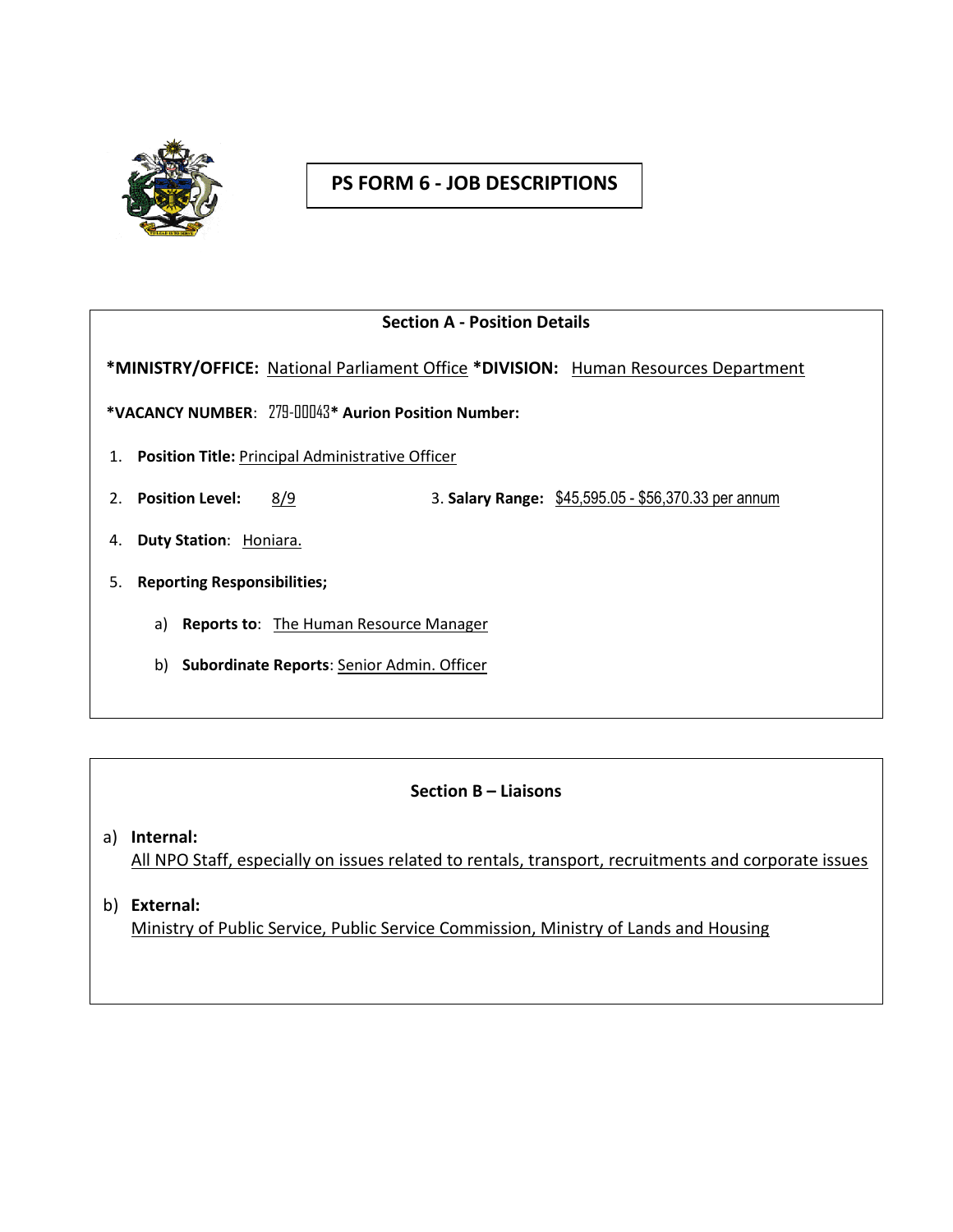# **Section C - Scope of Duties**

This position will contribute to the organisations functions and strategies by:

Providing a smooth coordination of HR team to tackle HR issues raise by staff and create an effective feedback and flow of information to staff in relation to issues raised. The post holder will assist the HRM, Senior Admin Officer, Deputy Clerk and the Clerk in dealing with corporate issues including recruitment and database management and keep all staff informed of all corporate events.

# **Section D - Key Duties**

### *\*The Officer will be required to:*

- i. Fill paperwork related to staff recruitment, appointments, promotions and send them to the Ministry of Public Service and follow up on progress. Also complete staff paper work for staff leave in liaison with the HRM and Clerk.
- ii. Compile annual staff performance evaluation reports
- iii. Maintain and update NPO staff attendance records and provide feedback to staff who absent with no valid explanation
- iv. Maintain and update the Human Resources Database system including Personal Information Management, Time, training, recruitment and performance and staff leave.
- v. Undertake individual staff job description and st
- vi. aff performance evaluations as per instructions of the HR Manager
- vii. Maintain up-to-date versions of staff job descriptions
- viii. Process and monitor staff's housing rentals in collaboration with the Ministry of Lands and Housing Division.
- ix. Perform other duties as directed by the Clerk

# **Section E - Key Result Areas**

### *\*Successful performance of the duties will be indicated by:*

- 1. Weekly updates of NPO Management on recruitments, appointments and promotions submissions sent to MPS and PSC
- 2. Production of staff triannual performance reports to the HRM
- 3. Weekly provision of Staff attendance to work to the Executive Group
- 4. Daily update of the HR Database
- 5. Compilation of the job description booklet
- 6. Updating the job descriptions on quarterly basis
- 7. Settling staff rental issues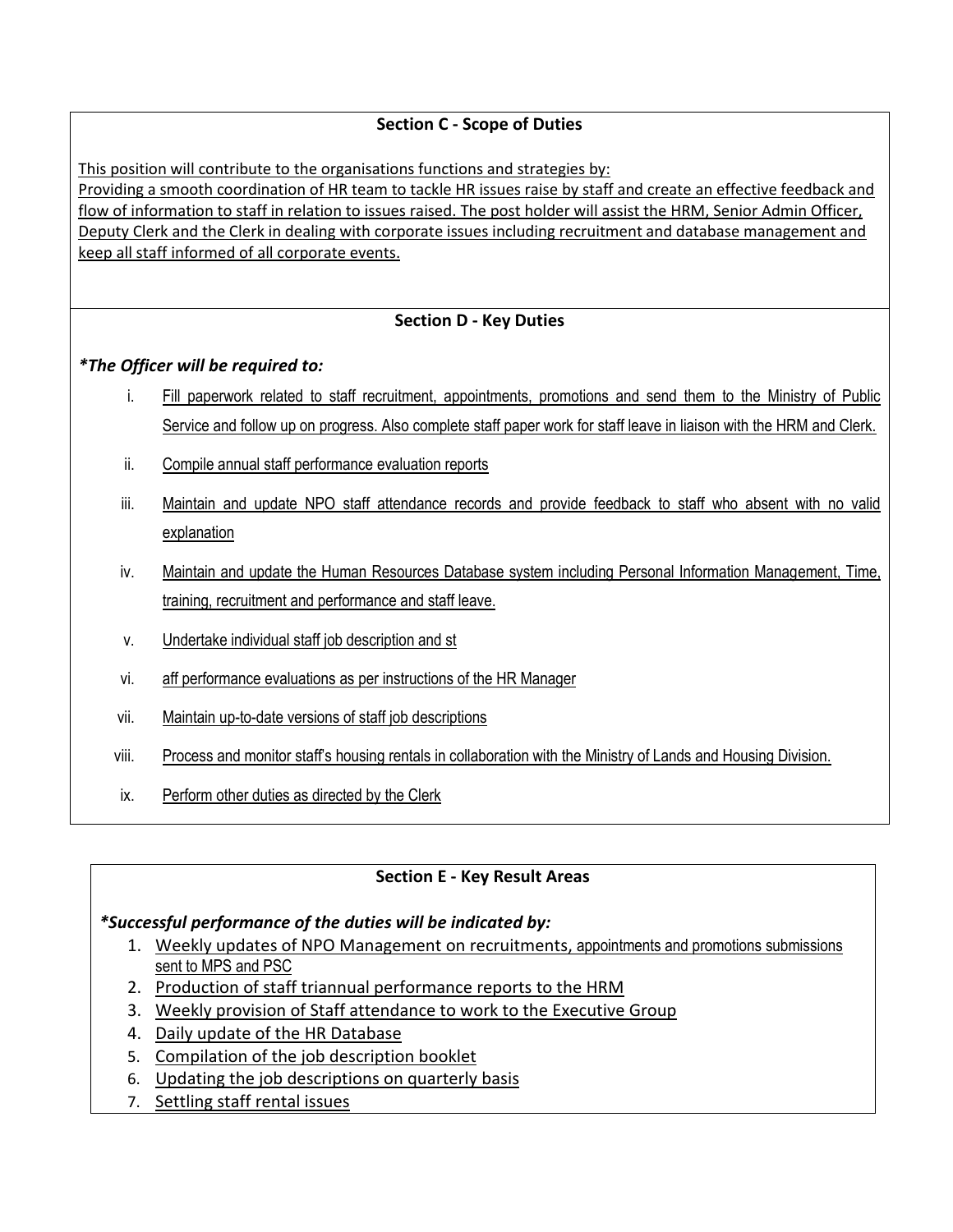8. Produce deliverables when assigned by the Clerk a certain task.

# **Section F - Key Capabilities and Qualifications**

# **Capabilities**

The officer must possess the following capabilities:

- i. Ability to communicate information clearly both in written and verbal form
- ii. Plan and organize work on a daily basis and report to immediate supervisor through task sharing function in the MS Outlook
- iii. Motivate, provide counsel inspire and coordinate team members
- iv. Compute and manoeuvre through the various softwares programs used by the HR Department to record data.
- v. Possess a basic knowledge of the General Orders

# **Qualifications**

vi. Degree in Human Resources Management, or Degree in admin management and three or more years of work experience in corporate work.

# **Section G - Selection Criteria**

### **Experience:**

- (a) Have three (3) or more years of working on corporate work
- (b) Has a track record of upholding ethics and a role model in leading the way on how to conduct appropriately in the work place.

### **Knowledge:**

- (a) possess knowledge of recruitment processes used in the Solomon Islands Public Service and the General Orders
- (b) work ethics and code of conduct

### **Skills and ability:**

(a) Ability to understand and comply with the public service Code of Conduct and follow all other laws, policies and procedures which relate to the improving gender equality and creating safer workplaces.

### **Section H - Terms and Conditions**